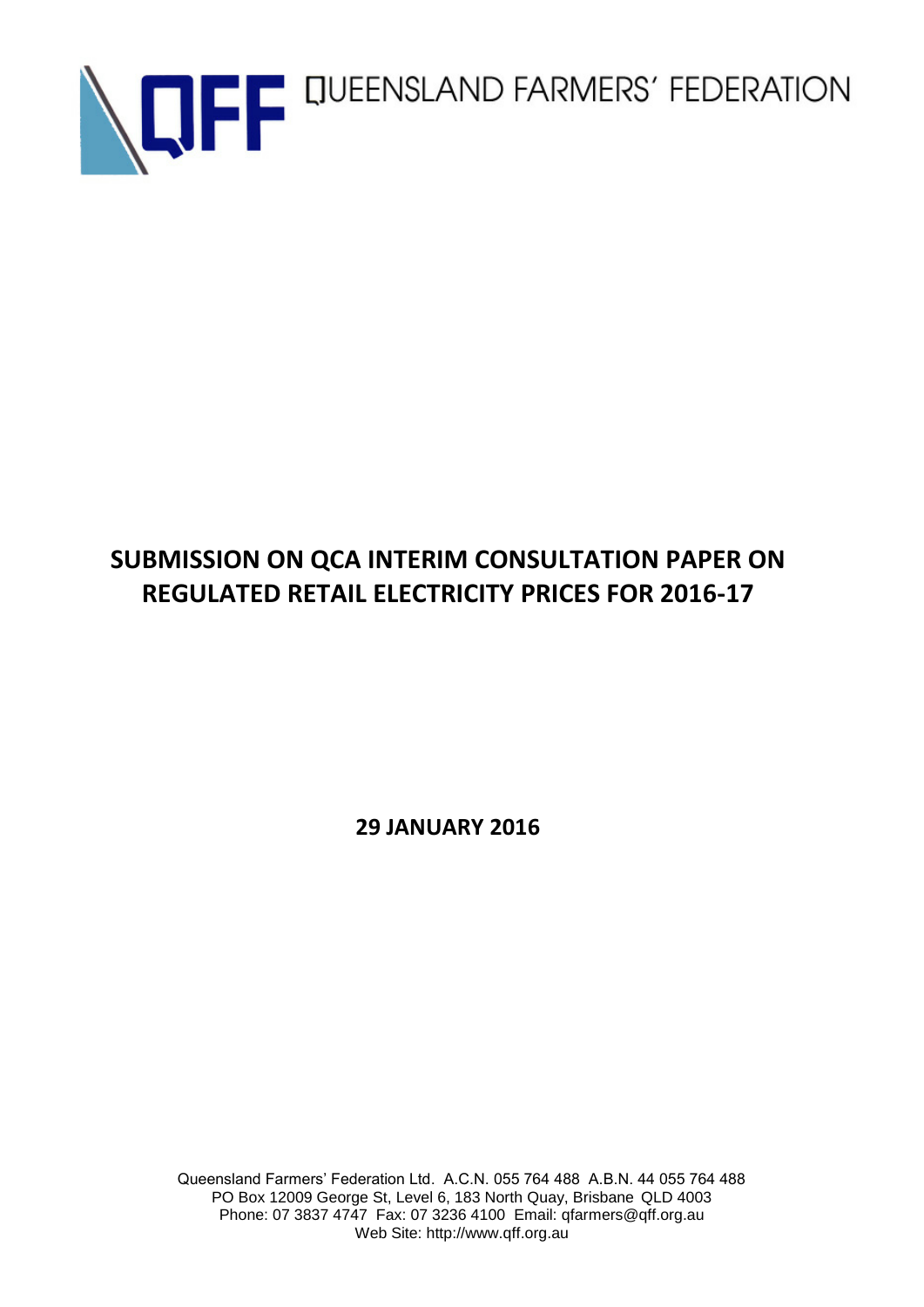Queensland Farmers' Federation (QFF) is the peak body representing and uniting 15 of Queensland's rural industry organisations who work on behalf of primary producers across the state. QFF's mission is to secure a sustainable future for Queensland primary producers within a favourable social, economic and political environment by representing the common interests of its member organisations. QFF's core business centres on resource security; water resources; environment and natural resources; industry development; economics; quarantine and trade.

Our goal is to secure a sustainable and profitable future for our members, as a core growth sector of the economy. Our members include:

- o CANEGROWERS,
- o Cotton Australia,
- o Growcom,
- o Nursery and Garden Industry Queensland,
- o Queensland Aquaculture Industries Federation,
- o Queensland Chicken Growers Association,
- o Queensland Dairyfarmers' Organisation,
- o Queensland Chicken Meat Council,
- o Queensland United Egg Producers,
- o Flower Association of Queensland Inc.,
- o Pork Queensland Inc.,
- o Australian Organic
- o Pioneer Valley Water Co-operative Limited,
- o Central Downs Irrigators Limited, and
- o Burdekin River Irrigators Area Committee
- o Bundaberg Regional Irrigators Group

Thankyou for the opportunity to make a submission on the draft determination.

Our submissions over the past twelve months in response to the AER five year review and Ergon and Energex future tariff proposals continue to express deep concern about the implementation of current and future electricity prices. Investigations being conducted into the implemention of the reforms are highlighting that the increasing cost of electricity is impacting on a significant proportion of farmers and particularly those on obsolete and transitional tariffs.

QCA's Interim Consultation Paper raises questions about approaches that could be adopted to pricing now that the 2016-17 determination applies only to the Ergon distribution area where it is noted that 'the opportunities to promote retail competition are more limited